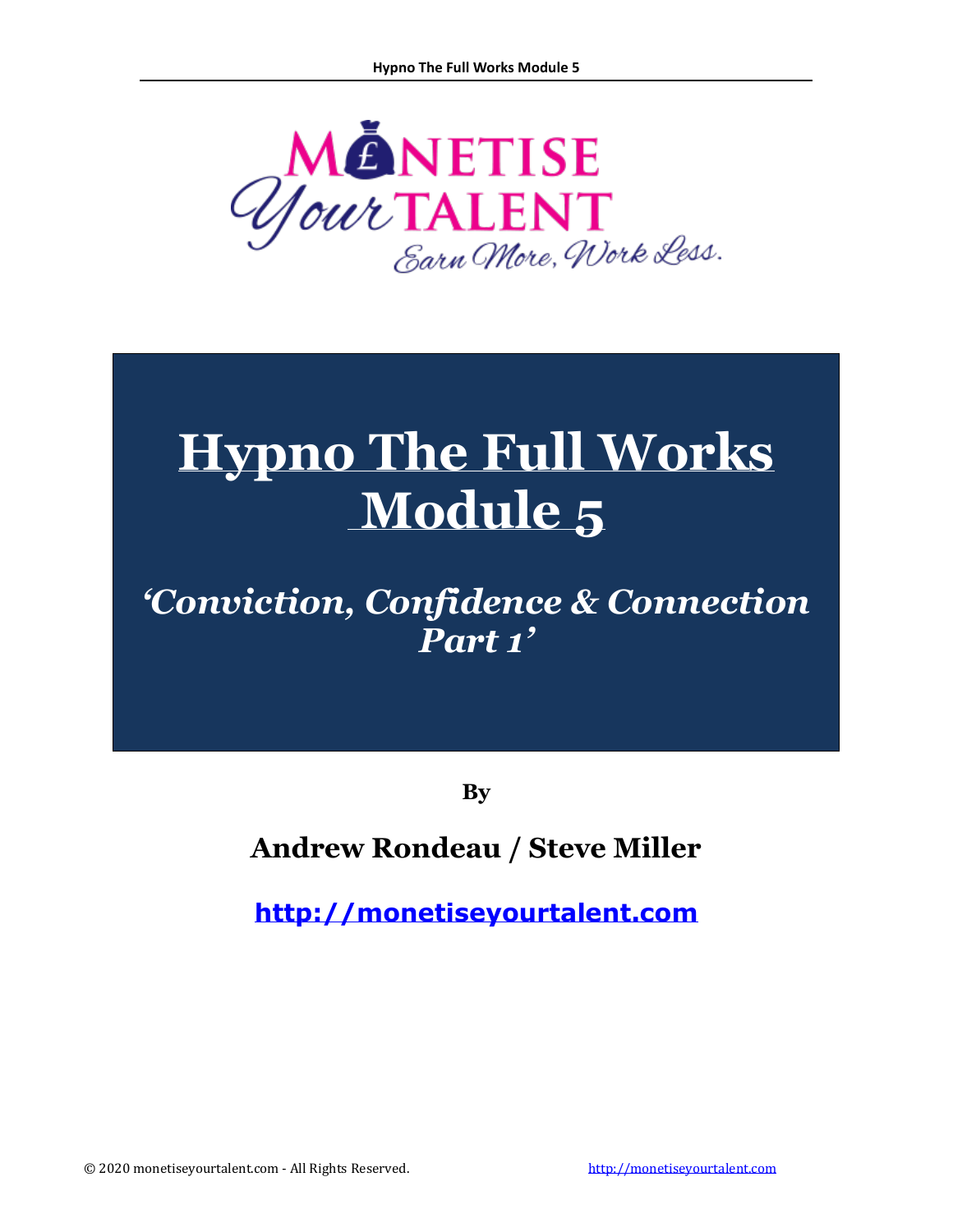### **NOTICE: You DO NOT Have the Right to Reprint or Resell this Manual!**

### You Also MAY NOT Give Away, Sell or Share the Content Herein

### **All Rights Reserved**

**No part of this report may be reproduced or transmitted in any form whatsoever, electronic, or mechanical, including photocopying, recording, or by any informational storage or retrieval system without express written, dated and signed permission from the author.** 

### **Disclaimer and/or Legal Notices:**

The information presented herein represents the view of the author as of the date of publication. Because of the rate with which conditions change, the author reserves the right to alter and update his opinion based on the new conditions. The report is for informational purposes only. While every attempt has been made to verify the information provided in this report, neither the author nor his affiliates/partners assume any responsibility for errors, inaccuracies or omissions. Any slights of people or organizations are unintentional. If advice concerning legal or related matters is needed, the services of a fully qualified professional should be sought. This report is not intended for use as a source of legal or accounting advice. You should be aware of any laws that govern business transactions or other business practices in your country.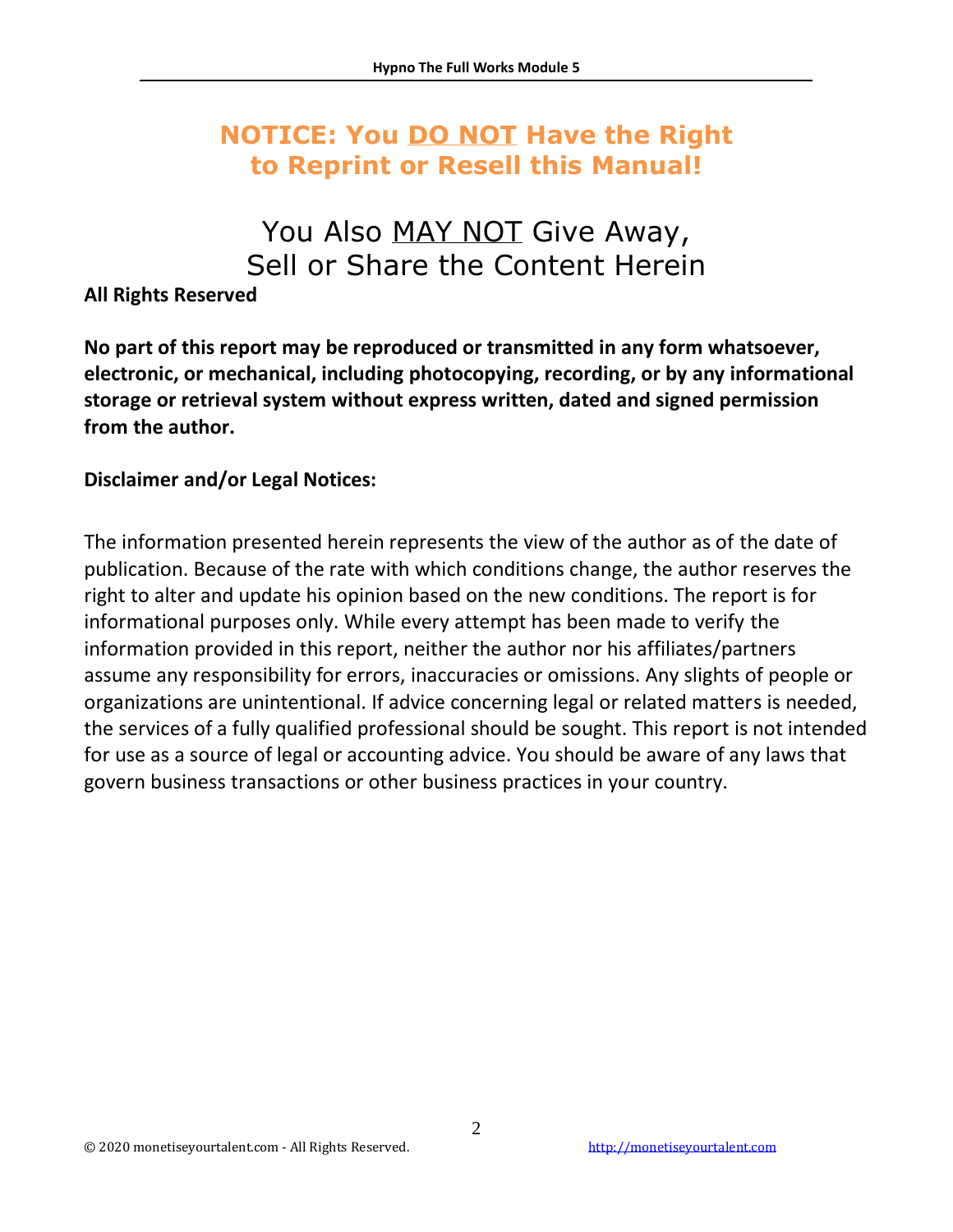# **What You Will Receive In This Module**

Being online means that you have to capture attention hold onto that attention and create rock solid relationships with your ideal audience. To help you achieve that, in this module we are going to deliver to you 3 key tools namely:-

- 1. The absolute essentials to make you communicate like a pro.
- 2. Understanding how to capture your audience's attention using video.
- 3. The 3 absolute 'must do's' to create rock solid relationships with your audience.

**NOTE:** Much of this module will be delivered in the Facebook group to help you understand and digest the key ways to communicate like a pro and capture the attention of your audience using video. Ensure that you visit the Facebook group to receive these details.

### **7 'Must Do's' To Ensure You Communicate Like A Pro**

- 1. Use the language that your audience uses avoiding jargon so that your audience relate to you.
- 2. Talk about 'them' much more than you talk about yourself.
- 3. Ensure that your communication triggers the full range of emotions including fear, confidence and joy. Connecting emotionally with your audience is essential.
- 4. Use a melody of communication that engages the minds of your audience. This should include inflection, using varying pace and volume.
- 5. Use strategic pauses to capture the audience's intrigue and desire to know more.
- 6. Use body language to engage and reinforce your messages.
- 7. Deliver examples and tell stories.

### **Understanding How To Capture Your Audience's Attention Using Video (Live Feed & Pre Recorded)**

- 1. Open your video strongly. This doesn't mean being loud. It does mean, giving your audience a reason to listen.
- 2. Ensure the flow is logical and easy to follow.
- 3. Stay on topic, avoiding floating into talking about another subject.
- 4. Ensure the environment is aligned to the content of the video.
- 5. Use the communication points highlighted above including body language, and the delivery of your message.
- 6. Use the rule of 3 when it comes to the amount of take aways you want your audience to receive.
- 7. Showcase social proof.
- 8. Consider using professional software for videos and live feed. Check out belive.com
- 9. Remember that you are the most important visual aid.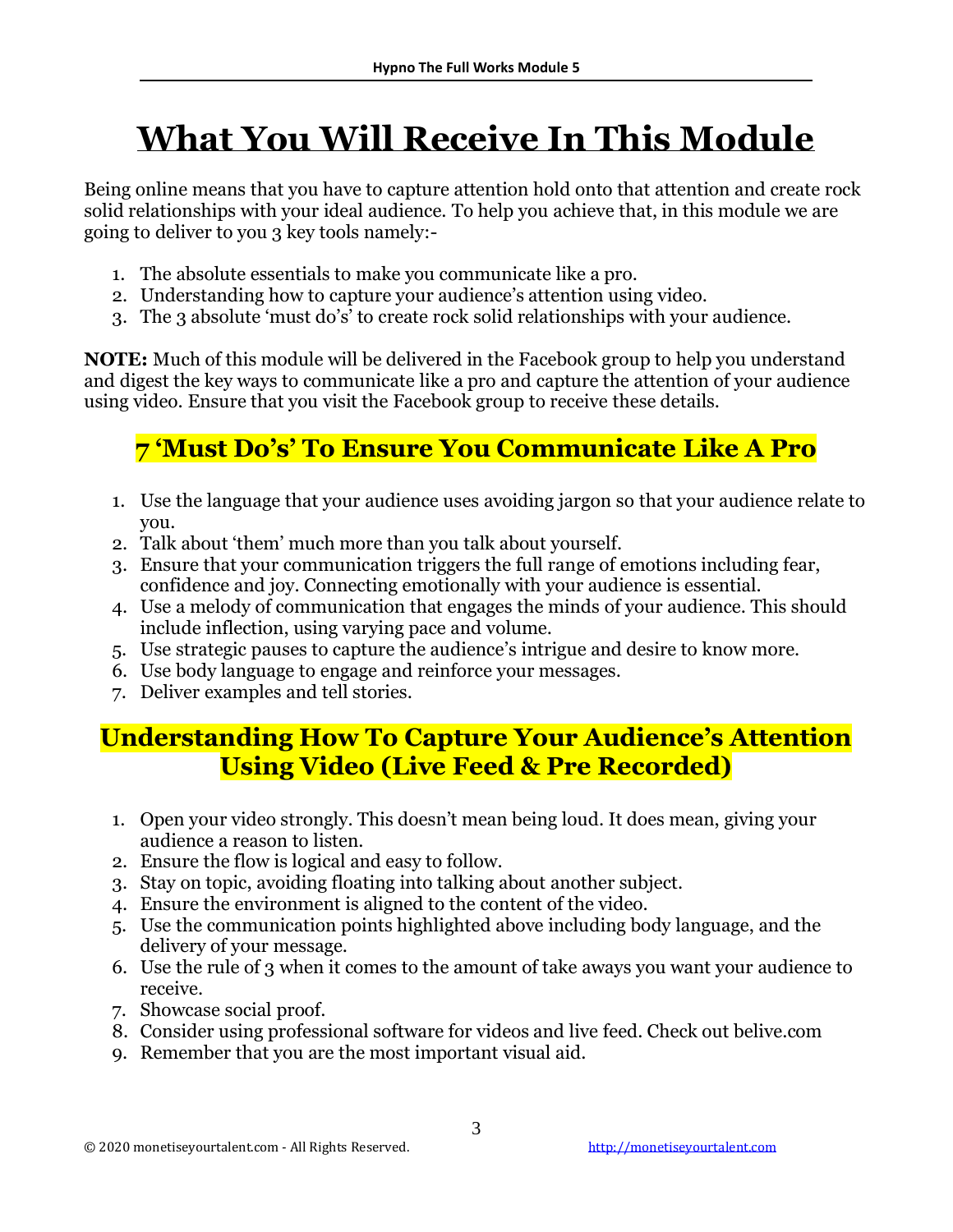### **Additional Support Notes On Delivering Facebook Live Feeds**

### **How To Promote And Open Your Live Feeds**

There are 5 ways to promote your Live feeds and we recommend you use a combination. Without any promotion of your Live Feeds you may well find that your audience is smaller than you would prefer. Also, when promoting Live feeds, ensure that you include a benefit of the Live Feed to motivate your audience to watch. Remember, an audience will arrive to watch your Live Feed if they know that there is something in it for them.

#### *A) Promote using Email Marketing*

One of the most effective promotional tools is your email marketing system. Having signed up to your email list these people become members of your audience who are keen to know more about how you can support them.

#### *B) Promote Via Another Live feed*

Here you tease your audience about another Live Feed that you know your audience will welcome you delivering. We recommend you do this at the end of a Live Feed, and post details of it at the same time.

#### *C) Graphics*

'Poster' visuals can work very well to promote your Live feed. Here you design a professional visual that succinctly informs your audience on social media what Live feed is coming up soon. If you decide to use this strategy to promote your Live feeds, then we recommend you do so for 7 days.

### *D) Boost A promotional Post*

Consider developing a Facebook Live Feed promotional post. Then Boost it to those who like your Facebook page. Ensure you stress the benefits of attending.

### *E) Warning Alert*

We recommend 30 minutes prior to delivering your Facebook Live that you also warn people on your social media platforms that it is about to start.

### **How To Open Live Feeds Using Hypnotic Client Attraction Techniques**

The first impression on a Live Feed can often determine whether the viewers stay with you or not. There are 3 recommendations we want to share with you with respect to opening your Facebook Live Feeds. These will help you to hypnotically arouse and engage the audience.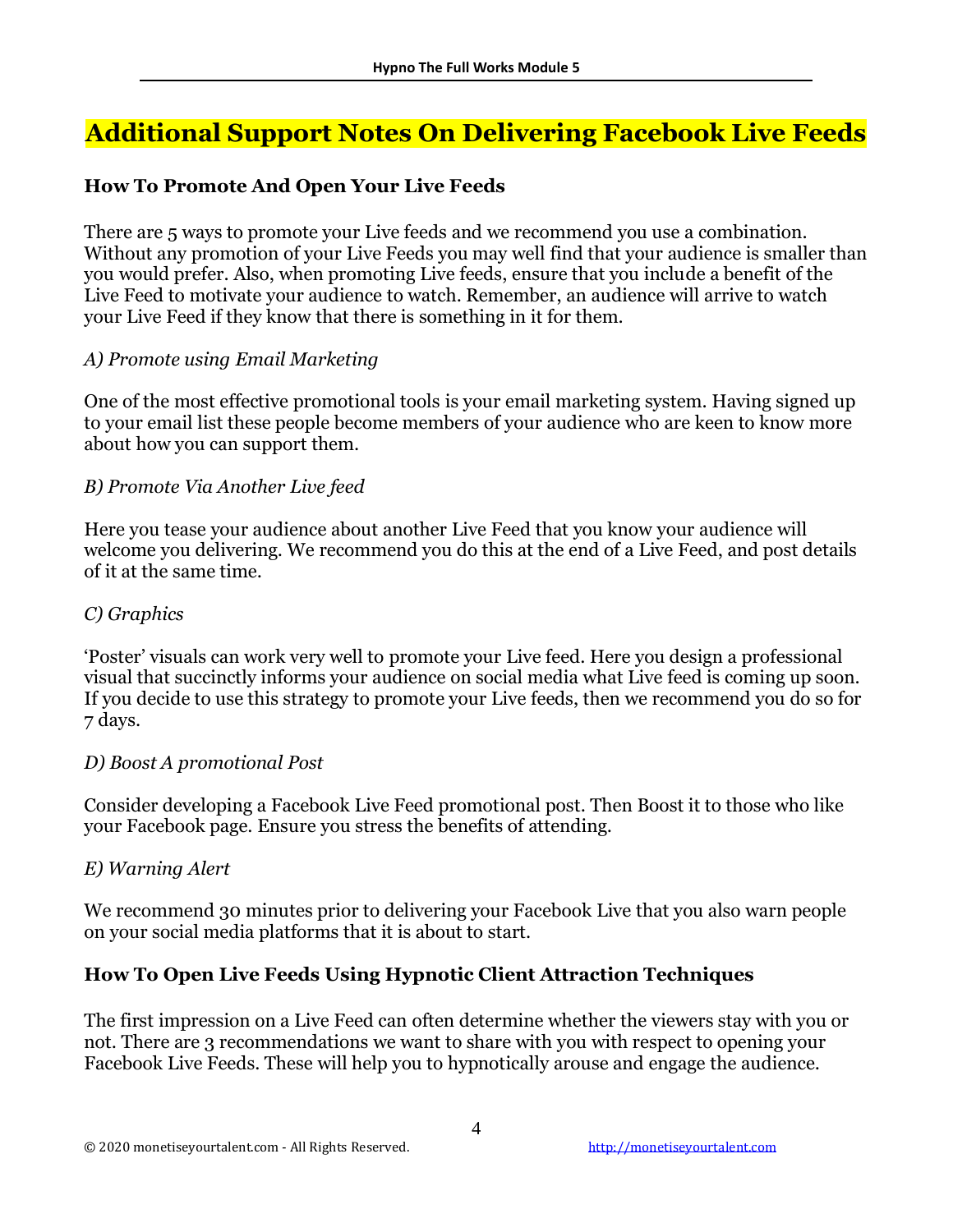i) After you have welcomed everyone, clearly state the overall purpose of your Live Feed and the clear benefit to those joining you. Avoid spending too much time on idle chat such as saying 'hello' to everyone joining because the reality is the audience doesn't care about that. They want to gain something. And they want to gain it from you.

ii) Move on to explain why you are delivering this particular Live feed and put it into context so that your audience fully understand. Let the audience know why you are qualified to deliver this Live feed including personal history and experience.

iii) Before you begin delivering the Live Feed tease the audience so that they stay around by telling them there is something coming up they won't want to miss.

### **The Process To Follow When Delivering Live Feeds**

Having opened the Live Feed, it is now time to deliver the content. Below we set out our recommendations that will help you to continue to arouse and engage your audience.

i) Explain at the beginning of the Live Feed the key benefit for your audience. Remember, people only really care about what is in it for them. As you do this, use an engaging melody of voice so that you arouse their engagement.

ii) When delivering the Live Feed, remember that less is often more. In other words prepare 1, 3, or 5 maximum pieces of content. Generally we recommend 3 as we appreciate the benefits of the 'Rule Of 3'.

iii) As you deliver your live feeds, use a range of hypnotic statements that engage the audience. Here are 3 Hypnotic statements we recommend you use from time to time to 'hook' your audience in, so that they want to know more, and even book in with you:-

- "You are probably beginning to notice that already you want to know more about how this works, so you can also receive such results….."

- "And I really want you to retain this valuable information so that you can benefit, so after each of the 3 actions that I am about to give you, you will hear me click my fingers as this will enable your subconscious mind to remember the points from our session together…."

- "And you can see just how much I enthuse about these inspirational results, and yes, you are probably now wondering how you can benefit too….."

iv) As you deliver the Live Feed use what is known as 'Embedded Commands'. Here you subtly highlight your language within a normal sentence which then motivates the desire of the audience to do something. In other words, you are embedding a command into the subconscious mind of the audience. The best way to do this is by varying the volume on the command language, that being either quieter or louder.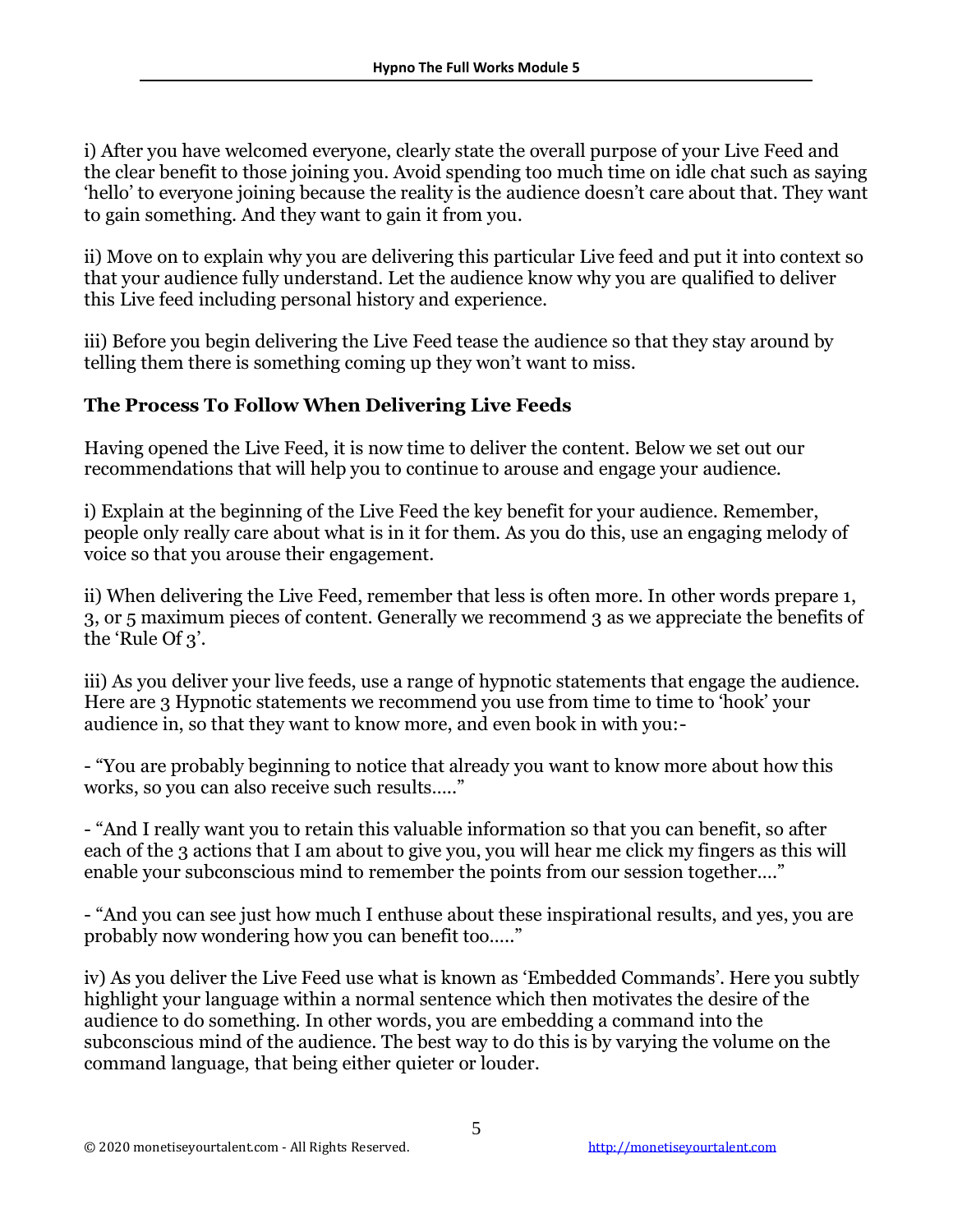v) Of course it is imperative that you deliver content rich substance. Shallow 'no sh\*t Sherlock' substance will turn your audience off and they will lose respect for you. Deliver succinct content rich substance with Hypnotic Client Attraction techniques and you will engage the audience.

vi) As you deliver your Live feed, also consider telling stories. Stories can be massively hypnotic and trigger a desire in your audience to want to know more and even book in with you. Here are our 5 actions that will help you to use stories to engage your audience to want to know more.

- Before telling a story make sure that it is both relevant to your audience (ideal clients), and it is within the context of the topic of your Live Feed.

- Explain briefly to the audience the background of the story and who was involved.

- Describe emotionally what was happening in the beginning. Grip the audience by making it emotive. For example paint a detailed picture of the struggles, the fears, and the anxieties.

- Slowly bridge over to the 'what happened next' part of the story. Avoid making it sound all too good to be true. Slow down the pace as you explain what was done.

- Finally talk about how life is now. Leave your audience feeling optimistic and joyful that they too can benefit from what you did for your client(s).

vii) Finally before you close the Live Feed you want to deliver a call to action. These come in many forms and it will depend on the goal of the particular Live Feed. What's important is that you DO NOT want to sell and directly encourage the audience to book in with you on EVERY Live Feed. The goal of your Live Feed may be to showcase your talent, build a relationship with the audience, create an intimacy with the audience, deliver something special that demonstrates your standing as an expert etc. If your audience thinks that every time you deliver a Live Feed that you will sell to them, then I am afraid they will close down. Here are 7 ways to deliver a call to action all with varying purposes.

i) Use a time limited Early Bird.

ii) Inform your audience about another Live Feed that you will be delivering. Explain that you need to have the names of those wishing to attend. Ask them to post their name in the comments area.

ii) Pre-warn your audience that they have 1 hour only to invest and benefit from a favorable reduction in price.

iii) Offer for 24 hours only a bonus inclusion when booking in with you.